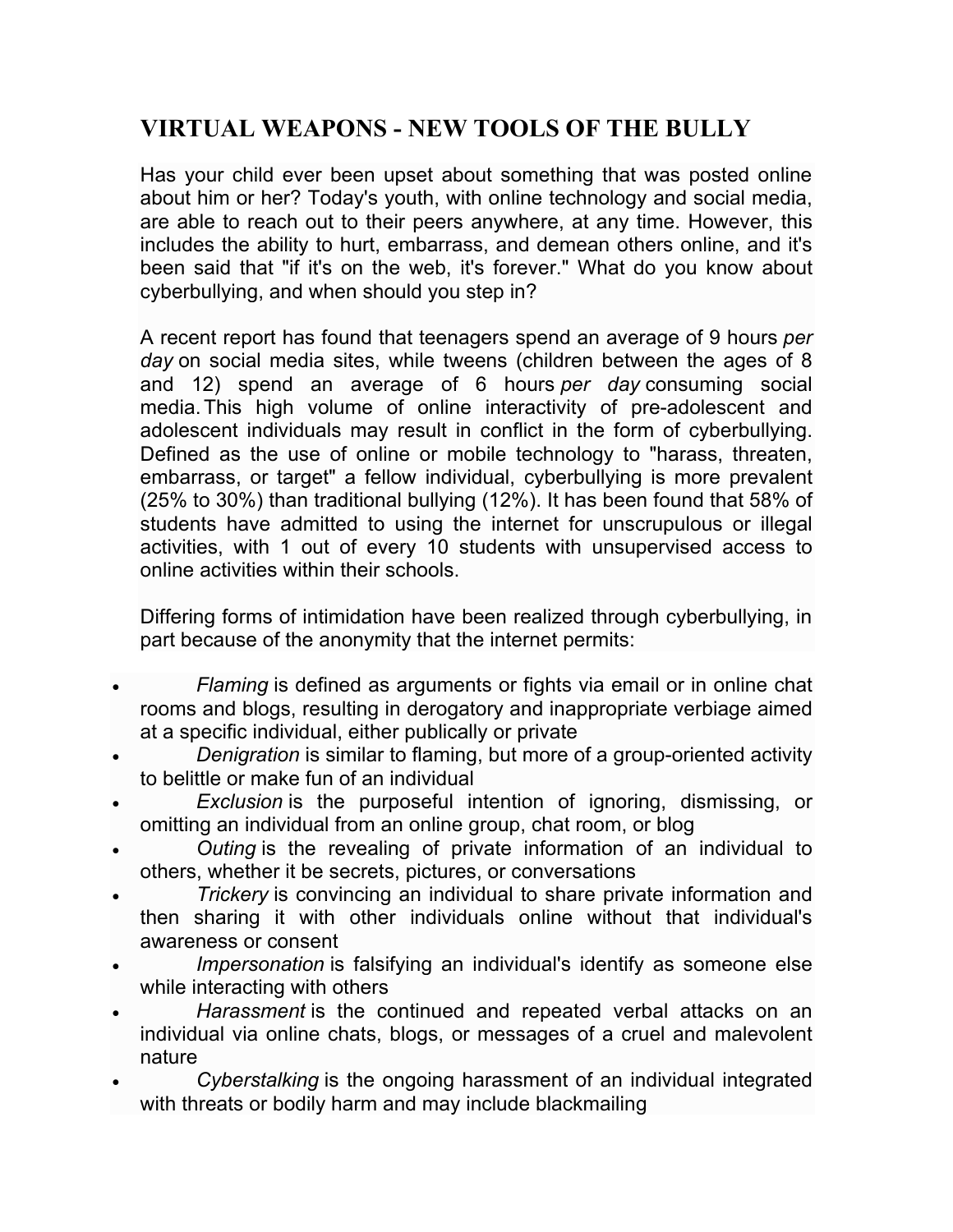Cyberbullying does occur among both sexes, but is more prevalent among females, with nearly half of all teenager and tween females (40.6%) have reported some form of cyberbullying in their lifetime, with only 28.8% of males having similar experiences. The most common form of cyberbullying, as reported by these individuals, fall within the following areas:

| <b>Specific Act of Cyberbullying</b>   | % Reported |
|----------------------------------------|------------|
| False rumors about an individual       | 19.4%      |
| Cruel comments in a public forum       | 12.8%      |
| Threats made through mobile phone text | 10.1%      |
| Threat made online                     | 8.3%       |
| Impersonation of another individual    | 6.4%       |
| Unwarranted posting of picture         | 4.6%       |

Signs that an adult should recognize if a child is a victim of cyberbullying include specific recognizable changes in the following areas:

- **Emotional Changes:** An individual suddenly becomes withdrawn, appears depressed, moody, or agitated, and perhaps aggressive behavior suddenly manifesting
- **Social and Behavioral Changes:** Individual suddenly stops using computers or mobile phones altogether, sudden discontinuation of social activities or friendships, and attempts to hurt oneself
- **Academic Changes:** Withdraws from schoolwork or school attendance suddenly declines
	- Conversely, signs that an individual may be cyberbullying others may include:
- Individual suddenly turns off the computer screen when an adult enters the room
- Individual appear nervous or jumpy when using a computer or mobile phone, and spends excessive amounts of time online, while being secretive about online activities
- Individual becomes upset when online or mobile accessibility is removed, whether purposeful or not However, schools, as the center of this social foundation, can take the lead in reducing cyberbullying by addressing these issues:
- Adopt a no-tolerance issue of bullying, whether in person or online, with resulting recriminations dealt with immediately with consequences, as well as ongoing internet safety awareness throughout the classroom
- Awareness of these policies implemented to administrators, educators, and students alike, addressed at the beginning of each school year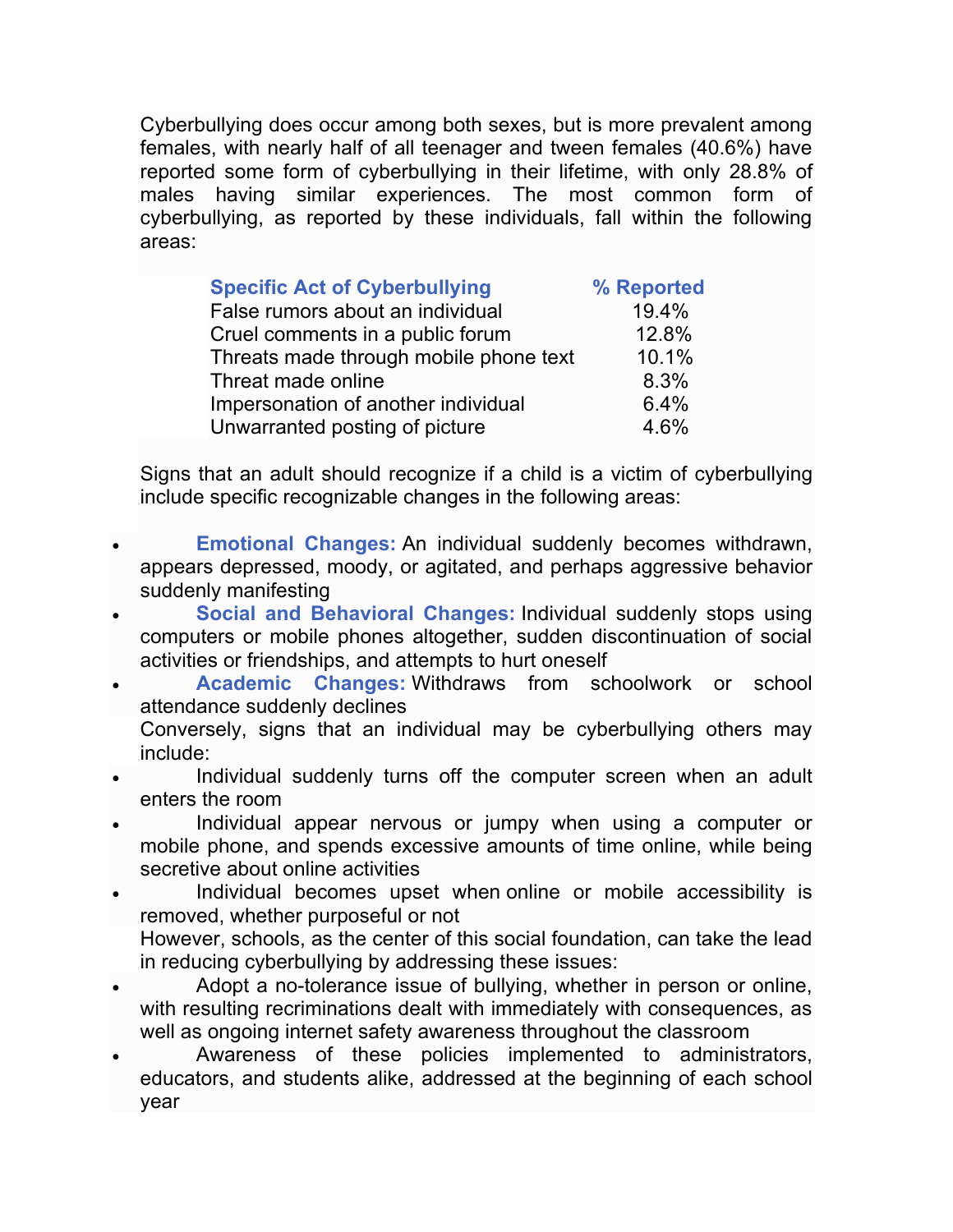Simultaneously, parents must support the schools in this effort and take responsibility for addressing cyberbullying issues with their children:

- Keep the computer in an area of the home where parents can monitor a child's online activities, and eliminate online access in a child's room
- Parents should familiarize themselves with social media sites, and able to monitor their child's social media interactions
- Discuss what cyberbullying is with your child, and how to recognize it. Establishing rules in these matters allow the parents to set the tone of what online behavior won't be tolerated and a clear understanding of the repercussions when these rules are broken. Make it clear to your child that of not only to not respond to cyberbullying, but not delete any content containing cyberbullying, and to share with an adult so that appropriate action may be implemented

Teenagers and tweens can protect can protect themselves from cyberbullying issues, with the help of their school and their parents:

- Inform a teen or tween to tell an adult if they are being cyberbullied, as well as to ignore cyberbullying issues, rather than respond to them
- Don't share personal information online, including not sharing usernames or passwords with other individuals
- Don't open an email or link to a file from an unknown individual
- If a teen or tween does not want his or her parent to see a posting, then don't post it

The Golden Rule, "Treat others as you wish to be treated" is the ideal message that should be conveyed to teenagers and tweens when interacting online. Remember, as a parent or school administrator, cyberbullying can usually be addressed and stopped before long-term repercussions can affect the bullied individual:

- Reassure your child that as a parent or school administrator, you will work together to figure this out and that they are not alone. If you are a parent, make sure your child knows you are going to talk to a school administrator before you plan on doing so
- Praise your child for coming to you and being honest with you, and remind them that many people get bullied at some point in their lives
- If you have evidence of your child being bullied online, save the texts, pictures, or messages, to show evidence of the individuals responsible to the authorizes, whether it be other parents, school administrators, or even police in severe instances. If necessary, take screen shots as well
- Find out what social media sites your child is on, and follow them to monitor their interactions. However, don't abuse the privilege by commenting on social media sites and potentially embarrassing him or her